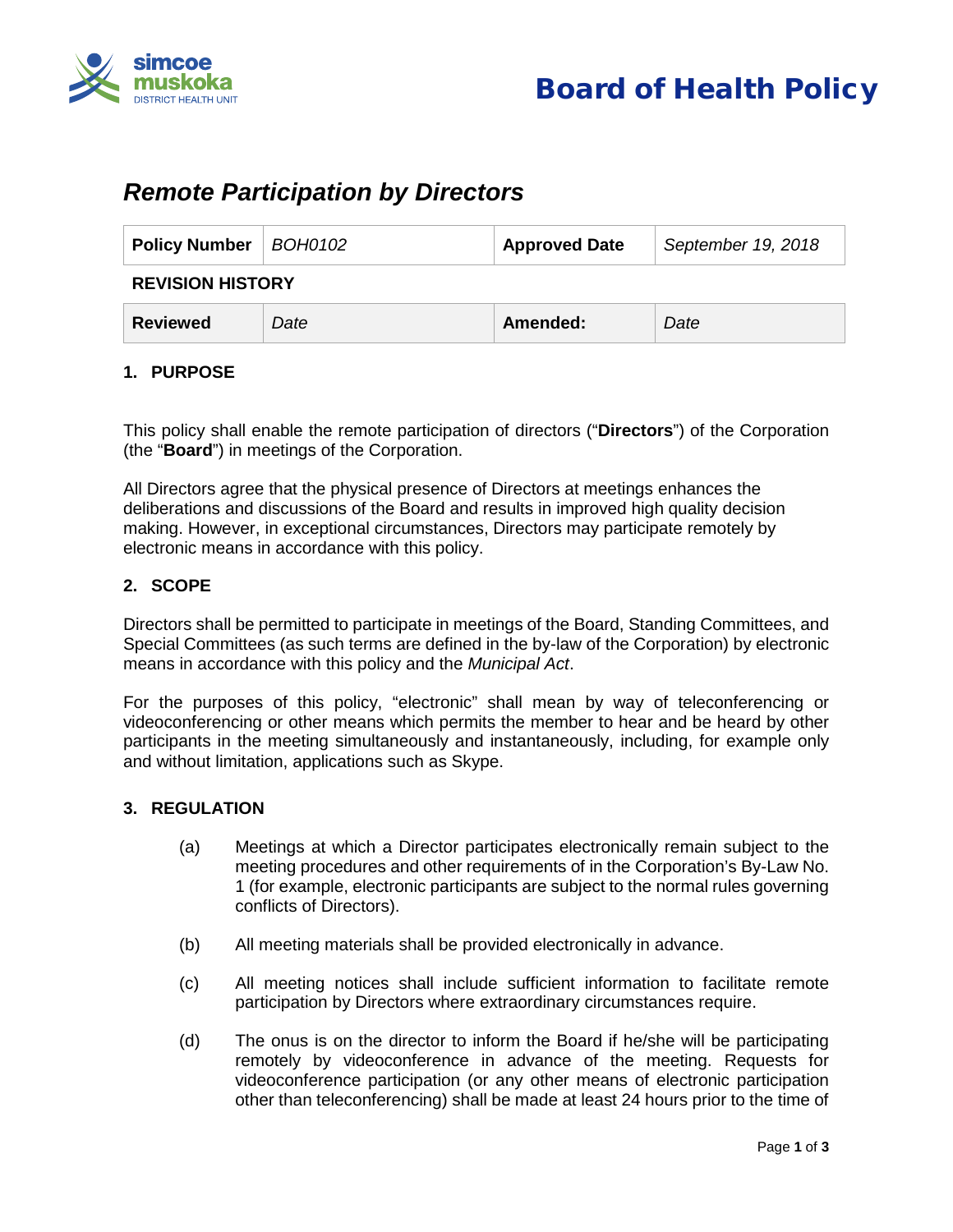the scheduled meeting. Advanced notice is required to ensure that appropriate staff resources are allocated to enable remote participation. The Board shall endeavour to accommodate requests for remote participation on less notice, but cannot guarantee that all requests can be accommodated.

- (e) A Director who participates in a meeting through electronic means shall be deemed present at the meeting but shall not be counted in determining whether a quorum of the Board is present at any point in time in accordance with the *Municipal Act*. Accordingly, the majority of the Board shall be required to meet in person to conduct business.
- (f) Minutes of the meeting shall include a notation indicating Directors participating by electronic means.
- (g) Any Director participating remotely in a meeting shall:
	- (i) be permitted to Participate and vote on any matters considered by the Board where the meeting is open but may not participate in any proceedings that are closed to the public in accordance with the *Municipal Act* and with the Board's policies as adopted from time to time;
	- (ii) verbalize his/ her vote by stating "In favor" or "Opposed" and giving his/ her name.
	- (iii) ensure when participating electronically in a meeting of the Board, that he/she uses a private and secured connection from a private location that ensures the confidentiality of information shared in a meeting is not breached.
	- (iv) not disturb, distract or otherwise interfere with the meeting process (for example, the individual should ensure that there is no background noise or poor connection that disrupts the meeting when participating electronically).
	- (v) notify the Chair of his/her departure for same to be recorded in the minutes (either temporary or permanent) from the meeting before departing, to the extent possible, or as soon as practicable thereafter.
- (h) The meeting room of the Board or a committee of the Board, as the case may be, shall be open to permit physical attendance by Directors or members of the public at every meeting of the Board or a committee of the Board except in circumstances where a meeting is closed to the public in accordance with the *Municipal Act*, the by-laws of the Corporation and applicable polices, as amended from time to time. For certainty, this remote participation policy shall not permit remote public participation in Board meetings. Any such participation will be addressed in a separate policy. Nothing in this policy restricts or prohibits guests of the Corporation to participate remotely in meetings.